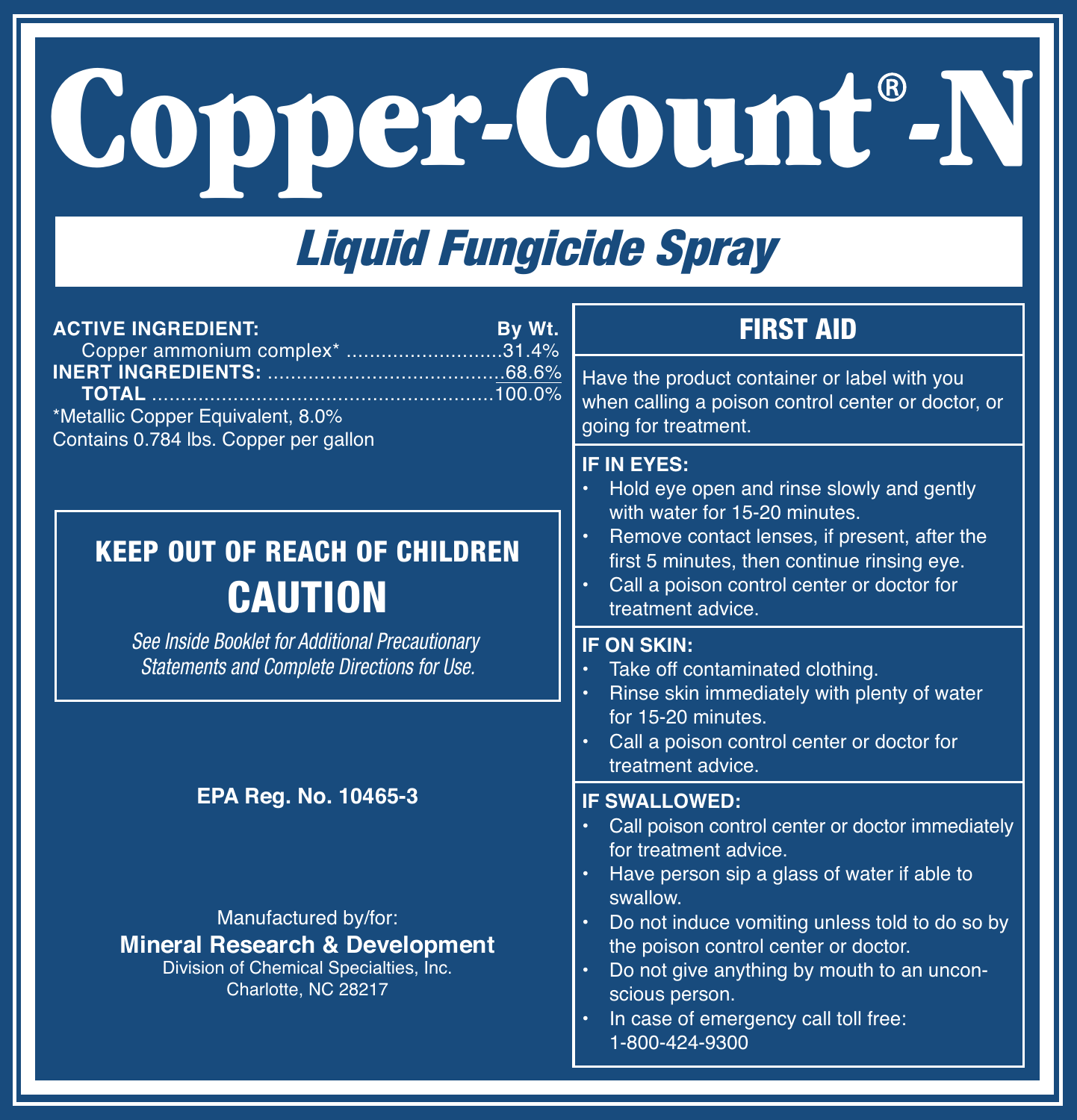# **PRECAUTIONARY STATEMENTS**

#### **HAZARDS TO HUMANS AND DOMESTIC ANIMALS**

**CAUTION:** Causes eye and skin irritation. Harmful if swallowed, absorbed through the skin or inhaled. May cause skin sensitization reactions in certain individuals. Avoid contact with the skin, eyes, or clothing. Avoid breathing vapor or spray mist.

#### **PERSONAL PROTECTIVE EQUIPMENT**

Some materials that are chemical-resistant to this product are listed below. If you want more options, follow the instructions for category G on an EPA chemical resistance category selection chart.

#### **Applicators and other handlers must wear:**

• Long sleeved shirt and long pants. • Chemical-resistant gloves, such as barrier laminate or vitron. • Shoes plus socks.

Follow manufacturer's instruction for cleaning/maintaining PPE. If no such instructions for washables, use detergent and hot water. Keep and wash PPE separately from other laundry. When handlers use closed systems, enclosed cabs, or aircraft in a manner that meets the requirements listed in the Worker Protection Standard (WPS) for agricultural pesticides [40 CFR 170.240 (d) (4-6)], the handler PPE requirements may be reduced or modified as specified in the WPS.

#### **USER SAFETY RECOMMENDATIONS**

Users should: • Wash hands before eating, drinking, chewing gum, using tobacco, or using the toilet. • Remove clothing immediately if pesticide gets inside. Then wash thoroughly and put on clean clothing. • Remove PPE immediately after handling this product. Wash the outside of gloves before removing. As soon as possible, wash thoroughly and change into clean clothing.

#### **ENVIRONMENTAL HAZARDS**

This pesticide is toxic to fish and aquatic organisms. For terrestrial uses, do not apply directly to water, or to areas where surface water is present or to intertidal areas below the mean high water mark. Do not contaminate water when cleaning equipment or disposing of equipment washwaters.

\*\*\*Do not discharge effluent containing this product into lakes, streams, ponds, estuaries, oceans or other waters unless in accordance with the requirements of a National Pollutant Discharge Elimination System (NPDES) permit and the permitting authority has been notified in writing prior to discharge. Do not discharge effluent containing this product to sewer systems without previously notifying the local sewage treatment plant authority. For guidance, contact your State Water Board or Regional Office of the EPA.

## **DIRECTIONS FOR USE**

It is a violation of Federal Law to use this product in a manner inconsistent with its labeling. Do not apply this product in a way that will contact workers or other persons, either directly or through drift. Only protected handlers may be in the area during application. For any requirements specific to your State or Tribe, consult the agency responsible for pesticide regulation.

#### **AGRICULTURAL USE REQUIREMENTS**

Use this product only in accordance with its labeling and with the Worker Protection Standard, 40 CFR part 170. This Standard contains requirements for the protection of agricultural workers on farms, forests, nurseries, and greenhouses, and handlers of agricultural pesticides. It contains requirements for training, decontamination, notification, and emergency assistance. It also contains specific instructions and exceptions pertaining to the statements on this label about personal protective equipment (PPE), and restricted-entry interval. The requirements in this box only apply to uses of this product that are covered by the Worker Protection Standard.

Do not enter or allow worker entry into treated areas during the restricted entry interval (REI) 12 hours.

PPE required for early entry to treated areas that is permitted under the Worker Protection Standard and that involves contact with anything that has been treated, such as plants, soil, or water is: \* Coveralls \* Shoes plus socks \* Chemical resistant gloves, such as barrier laminate or vitron.

#### **NON-AGRICULTURAL USE REQUIREMENTS**

The requirements in this box apply to uses of this product that are not within the scope of the Worker Protection Standard, 40 CFR part 170. The Worker Protection Standard applies when this product is used to produce agricultural plants on farms, forests, nurseries or greenhouses. Do not enter or allow others to enter the treated area until sprays have dried.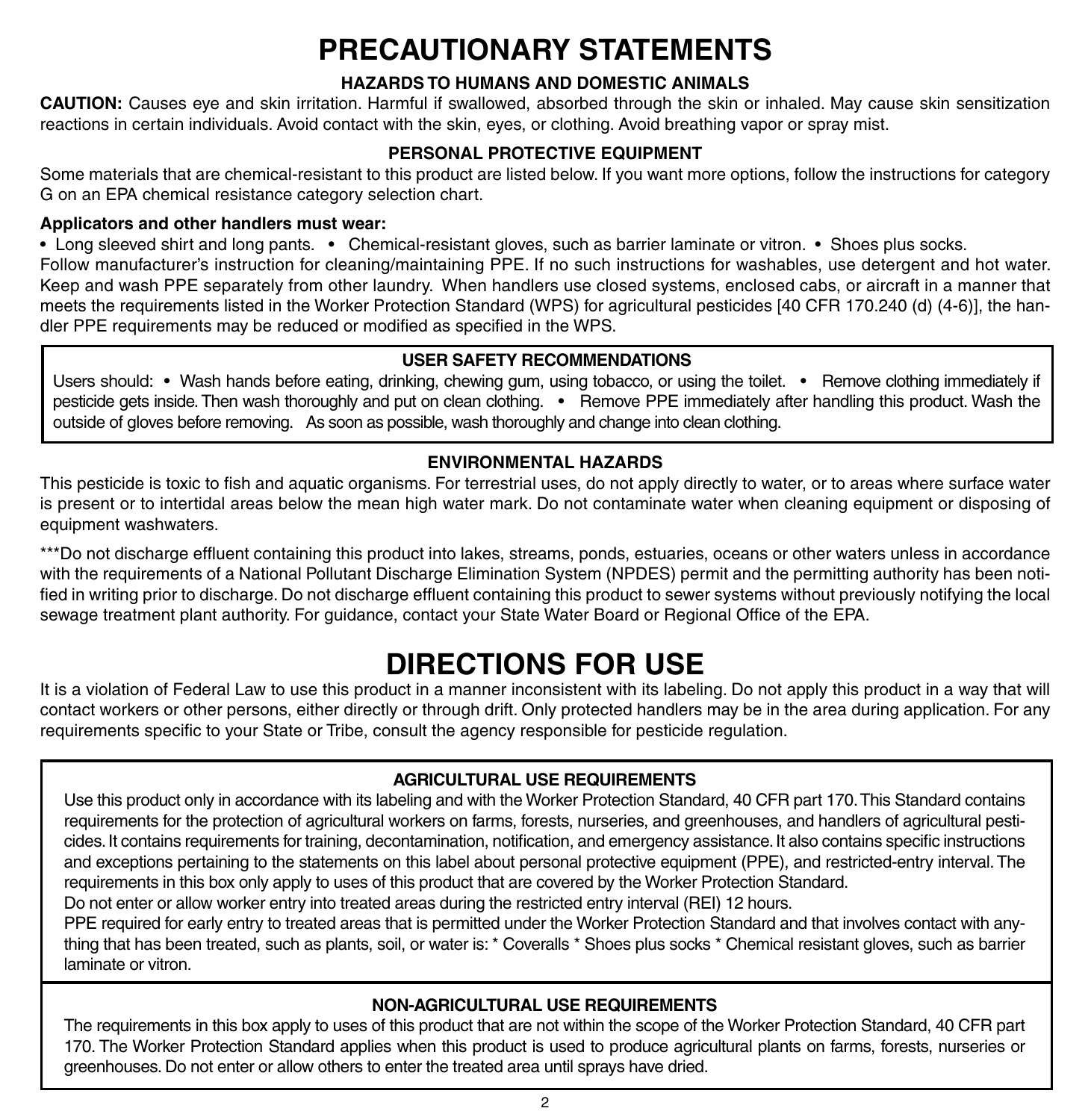#### **INFORMATION**

The control of diseases with fungicides is based on PREVENTION: plant surfaces must be completely covered with the fungicide to successfully prevent infection. Use the highest indicated rate per crop when disease incidence is high or expected to be, depending on rainfall and temperature. The low rate is suitable for general preventive sprays under normal conditions. Since weather conditions and disease incidence vary, consult your Agricultural Extension Service for timing and initial application.

#### **GENERAL INSTRUCTIONS**

Partially fill the spray tank with water, add the desired amount of COPPER-COUNT-N and continue filling the tank. If applied with other products, add COPPER-COUNT-N last. Use agitation during mixing and application, until tank is empty. Good bypass agitation is adequate. Observe all cautions and limitations on labeling of all products used in mixtures. In common with all good agricultural practice, start with clean equipment; equipment should be flushed well with water after use.

**GROUND APPLICATION** - Dilute Spraying: Apply specified rate in 10 to 100 gallons water per acre. Orchard and Grove Spraying: Apply specified rate in 100 to 800 gallons of water per acre. Concentrate Spraying: On vegetable crops use 5 to 25 gallons of spray mixture per acre; on fruit and nut trees use 20 to 250 gallons per acre.

**AIR APPLICATION** - Apply specified rate in 3 to 20 gallons of water per acre.

#### **CHEMIGATION**

Do not apply this product through any irrigation system unless the supplemental labeling on chemigation is followed.

Apply this product only through center pivot, motorized lateral move or traveling gun sprinkler irrigation systems that do not contain aluminum components. Do not apply this product through any other type of irrigation system.

Crop injury, lack of effectiveness or illegal pesticide residues in the crop can result from nonuniform distribution of treated water. If you have questions about calibration, you should contact State Extension Service specialists, equipment manufacturers or other experts.

Do not connect an irrigation system (including greenhouse systems) used for pesticide application to a public water system unless the pesticide label-prescribed safety devices for public water systems are in place.

A person knowledgeable of the chemigation system and responsible for its operation or under the supervision of the responsible person, shall shut the system down and make necessary adjustments should the need arise.

Public water systems means a system for the provision to the public of piped water for human consumption if such system has at least 15 service connections or regularly serves an average of at least 25 individuals daily at least 60 days out of the year.

Chemigation systems connected to public water systems must contain a functional, reduced pressure zone, backflow preventer (RPZ) or the functional equivalent in the water supply line upstream from the point of pesticide introduction. As an option to the RPZ, the water from the public water system should be discharged into a reservoir tank prior to pesticide introduction. There should be a complete physical break (air gap) between the outlet end of the fill pipe and the top or overflow rim of the reservoir tank of at least twice the inside diameter of the fill pipe.

The system must contain a functional check valve, vacuum relief valve, and low-pressure drain appropriately located on the irrigation pipeline to prevent water source contamination from backflow. The pesticide injection pipeline must contain a functional, automatic, quick-closing check valve to prevent the flow of fluid back toward the injection pump.

The pesticide injection pipeline must contain a functional, normally closed, solenoid-operated valve located on the intake side of the injection pump and connected to the system interlock to prevent fluid from being withdrawn from the supply tank when the irrigation system is either automatically or manually shut down.

The system must contain functional interlocking controls to automatically shut off the pesticide injection pump when the water pump motor stops or, in cases where there is no water pump, when the water pressure decreases to the point where pesticide distribution is adversely affected.

The irrigation line or water pump must include a functional pressure switch, which will stop the water pump motor when the water pressure decreases to the point where pesticide distribution is adversely affected.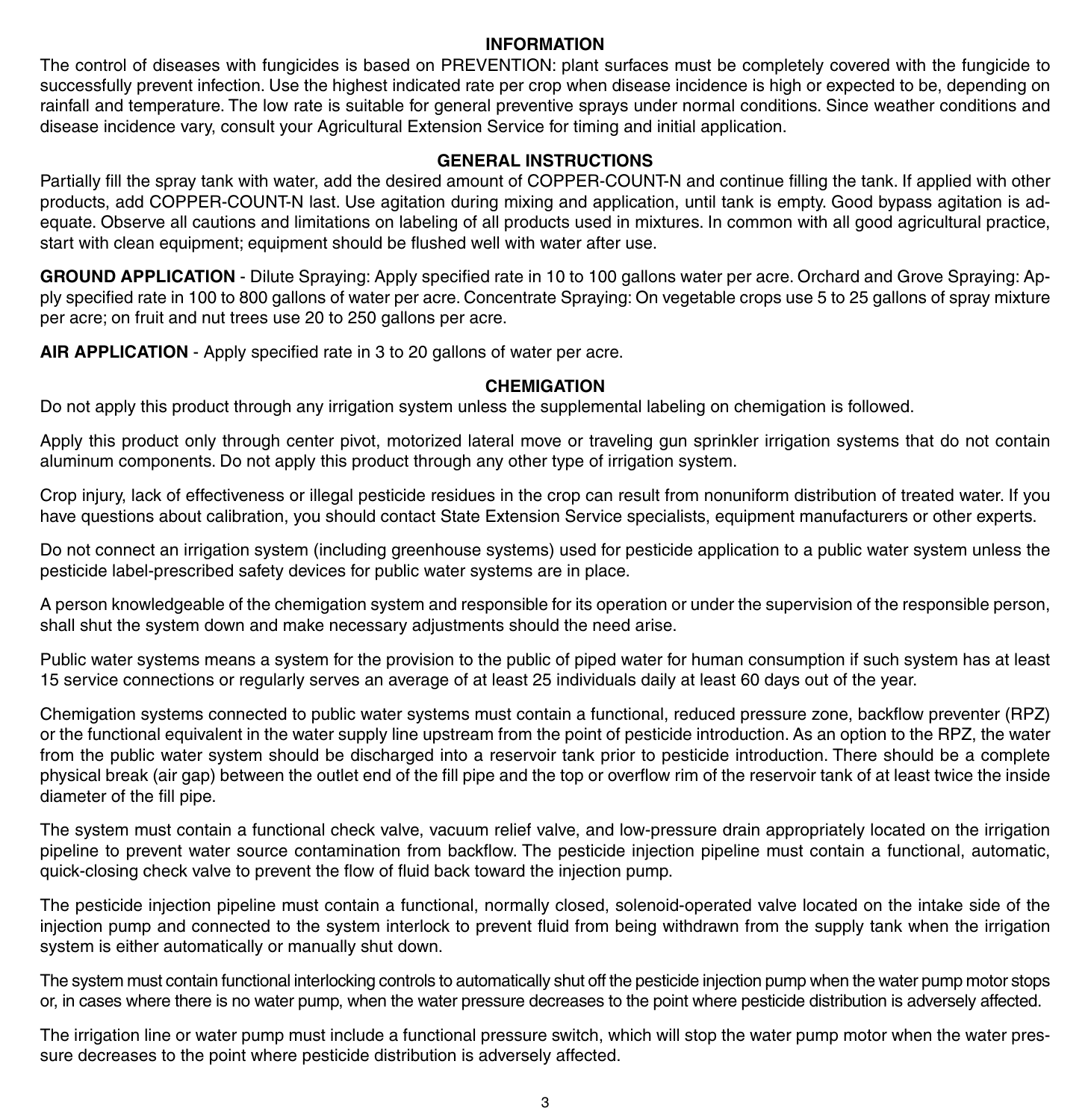Systems must use a metering pump, as a positive displacement injection pump (e.g., diaphragm pump) effectively designed and constructed of materials that are compatible with pesticides and capable of being fitted with a system interlock.

Do not apply when wind speed favors drift beyond the area intended for treatment.

When mixing, fill the nurse tank half full with water. Add COPPER-COUNT-N slowly to the tank while hydraulic or mechanical agitation is operating and continue filling the tank with water. Stickers, spreaders, nutrients, insecticides, etc. should be added last. If the compatibility is questionable, use the compatibility jar test before mixing a whole tank. Because of the wide variety of possible combinations that can occur, observe all cautions and limitations on the labels of all the products used in mixtures.

COPPER-COUNT-N should be continuously added through a traveling irrigation system. Agitation is recommended.

#### **APPLICATION AND CALIBRATION TECHNIQUES FOR SPRINKLER IRRIGATION Center Pivot, Motorized Lateral Move and Traveling Gun Irrigation Equipment**

Operate system and injection equipment at normal pressures recommended by the manufacturer of the injection equipment used. Fill tank of injection equipment with water. Operate system for one complete circle for center pivot or one complete run for motorized lateral move or traveling gun equipment, measuring time required, amount of water injected, and acreage contained in circle or run. Mix recommended amount of Copper-Count-N for acreage to be covered into the same amount of water used during calibration and inject into system continuously for one revolution or run. Shut off injection equipment after one revolution or run, but continue to operate irrigation system until Copper-Count-N has been cleared from the last sprinkler head.

#### **FRUIT AND NUT CROPS**

**ALMONDS: Brown rot** – Apply 8-12 qts/A at delayed dormant bud swell stage. Dormant oil may be used. **Shot hole** – Apply 8-12 qts/A at leaf fall to protect buds and shoots from infection during rainy periods. Reapply every 3 to 4 weeks up to late bud swell. DO NOT apply after full bloom.

**APPLES: Anthracnose** – Apply 8-10 qts/A to foliage after harvest annually for red varieties and once every 2 to 3 years for yellow varieties. **Apple scab (black spot), Bacterial canker, Blossom and shoot blast** – Apply 1-12 qts/A post-harvest before fall rains. **Crown or collar rot** – Mix 4 qts/A in 100 gallons of water. Apply 4 gallons of suspension as a drench on the lower trunk area of each tree. Apply either in early spring or in late fall after harvest. Do not use if soil pH is below 5.5 since copper toxicity may result. **Fireblight** – Apply 1-2 qts/A at 10% bloom and repeat at 5-7 day intervals during bloom period. Do not use on copper sensitive varieties. Apply 8-12 qts/A as a full cover spray between silver-tip and green-tip. Discontinue when green-tip reaches ½ inch as injuries may occur.

**APRICOTS: Brown rot blossom blight** – Apply 8-12 qts/A at red bud to jacket fall stage. **Shot hole** – Apply 8-12 qts/A at leaf fall to protect buds and shoots from infection during rainy periods. Reapply up to late bud swell. DO NOT apply after full bloom.

**AVOCADOS: Anthracnose** - Apply 8 qts/A when the flower buds begin to swell and continue at monthly intervals until August.

**BANANAS: Sigatoka** – Apply 2-4 qts/A every 3-4 weeks. **Black pitting** – Mix 5-8 qts/A in 100 gallons of water. Apply directly to the fruit stem and include the basal portion of the leaf crown. Apply during the first and second weeks after fruit emergence.

**BLUEBERRIES: Bacterial canker** – Apply 8-10 qts/A with a spreader/sticker before fall rains and again 4 weeks later. **Cane canker**  – Apply 8-10 qts/A with a spreader/sticker before fall rains and again 4 weeks later. In the spring during wet weather, apply at 10-14 day intervals beginning at leaf emergence.

**CRANBERRIES: Anthracnose, Leaf and cane spot, Purple blotch. Yellow rust** – Apply 2-4 qts/A when leaf buds open. Repeat when flower buds show white and continue at 10-14 day intervals. **Anthracnose, Bacterial blight, Leaf and Cane spot, Purple blotch, Yellow rust** – Apply 8-12 qts/A in the fall after harvest.

**CHERRIES: Deadbud, coryneum blight** – Apply 6 qts/100 gals. in October (before heavy fall rains) and again in January. Where disease is severe, another application should be applied in August. **Brown rot blossom blight** – Apply 2-3 qts/100 gals. as a full cover spray at popcorn stage and at full bloom.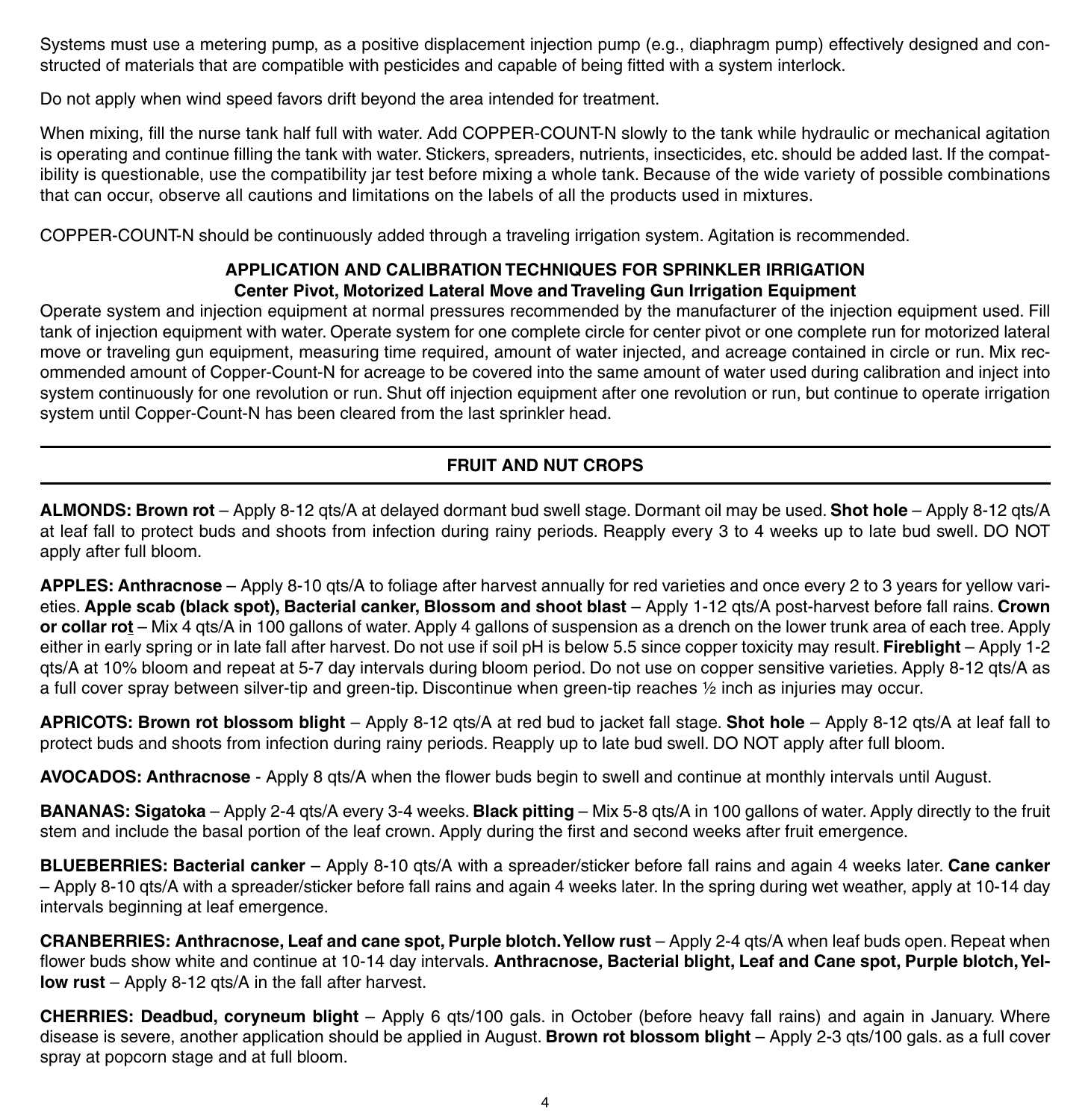**CITRUS: Greasy spot, Melanose, Pink pitting, Scab** – Apply ¾ - 2 qts/100 gals. as pre-bloom and post-bloom sprays. May be used in concentrate sprays at equivalent rates. For aerial application use 6-8 qts/10 gals. per acre. **Brown rot** – Apply 2-6 qts/A in the fall before or just after heavy rains. In areas of skirt sprays, apply to a height of at least 4 feet.

**COCOA: Black pod rot** - Apply 2-4 qts/A on a 14-21 day schedule in high rainfall areas.

**COFFEE: Iron spot, Pink disease** - Apply 3 applications of 2-8 qts/A at monthly intervals at the beginning of the wet season. **Bacterial blight, Berry spot, Leaf spot, Leaf rust** – Apply 3-8 qts/A as locally recommended, usually at 3-4 week intervals depending upon disease severity and rainfall conditions.

**CRANBERRIES: Fruit Rot** – Apply 8 qts/A beginning in late bloom. One or two additional applications made at 10-14 day intervals may be required depending upon disease pressure. Follow the advice of the State Agricultural Extension Service.

**CURRANTS, GOOSEBERRIES: Anthracnose, Leaf Spot (cane blight)** – Make 3 applications of 5-10 qts/A starting after harvest, before bloom and after petal fall.

**FILBERTS: Bacterial blight** – Apply 10-12 qts/A after harvest. Under severe conditions, apply again when ¾ of the leaves have dropped **Eastern filbert blight** – Make initial application of 10-12 qts/A after harvest in October before heavy rains begin. The next application should be made in late February to early March followed by another application 1 month later. If desired, add 1 pint of a sticking agent or superior type oil per 100 gallons of water. Use higher rates when rainfall is heavy and disease pressure is high.

**GRAPES: Anthracnose, Black rot, Downy mildew, Powdery mildew** – Apply 2 qts/A just before bud break, when the shoots are 6-8 inches long, just after bloom, and every 4-10 days throughout season as needed. Foliar injury may occur on copper-sensitive varieties.

**HOPS: Downy mildew:** - Apply 2 qts/A as needed at 10 day intervals. Begin with crown treatment (after pruning but before training) and continue until 2 weeks before harvest.

**KIWI:** *Pseudomonas syringea, Erwinia herbicola, Pseudomonas fluorescens* – Apply 8 qts in 200 gallons of water per acre. Make applications on a monthly basis. A maximum of 3 applications may be made.

**LIMES: Greasy spot** – Apply 8 qts/A in June and continue at monthly intervals through August.

**MANGOS: Anthracnose** – Apply 8 qts/A weekly from the time the panicles are 2 inches in length until all fruits are set and monthly thereafter until August.

**OLIVES: Peacock spot** – Make first application at 8-12 qts/A or at 2-3 qts/100 gals. before winter rains fall. A second application should be made in early spring if disease is severe.

**PEACHES, NECTARINES: Bacterial spot** – Apply 2 qts/100 gals as a dormant spray. Make postbloom application apply at ½ pint per 100 gals at first and second cover sprays. DO NOT spray later than 3 weeks prior to harvest. DO NOT use at rates above those recommended. NOTE: Slight defoliation and spotting of leaves may occur from use in cover sprays. **Blossom brown rot** – Apply 8-12 qts/A as dormant or delayed dormant spray. Can use with dormant spray oil. DO NOT apply at or after full bloom. **Leaf curl, Shot hole** – Apply 8-12 qts/A at leaf fall to protect buds and shoots from infection during rainy periods. Reapply up until late bud swell. DO NOT apply after full bloom.

**PECANS: Shuck and kernel rot, Zonate leaf spot** – for suppression, apply 4-10 qts/A in sufficient water to ensure complete spray coverage at 2-4 week intervals starting at kernel growth and continuing until shucks open. Use the higher rate and shorter interval if frequent rainfall occurs.

**PEARS, QUINCE: Fire blight** – Apply 1-2 qts/A at 10% bloom and repeat at 5-7 day intervals throughout the bloom period. Do not use on copper-sensitive varieties. **Blossom blast** – Apply 8-12 qts/A as a dormant spray. Apply only at bud break to control primary infection.

**PISTACHIOS: Alternaria late blight** – Apply 8-12 qts/A at 50% and full bloom followed by up to 3 applications at 30 day intervals. **Botrytis blight, Botryosphaeria panicle, Shoot blight, Septoria leaf blight** – Make initial application of 8-12 qts/A at bud swell and repeat on a 14-28 day schedule as dictated by disease conditions. If disease conditions are severe, use the higher rate and shorter interval.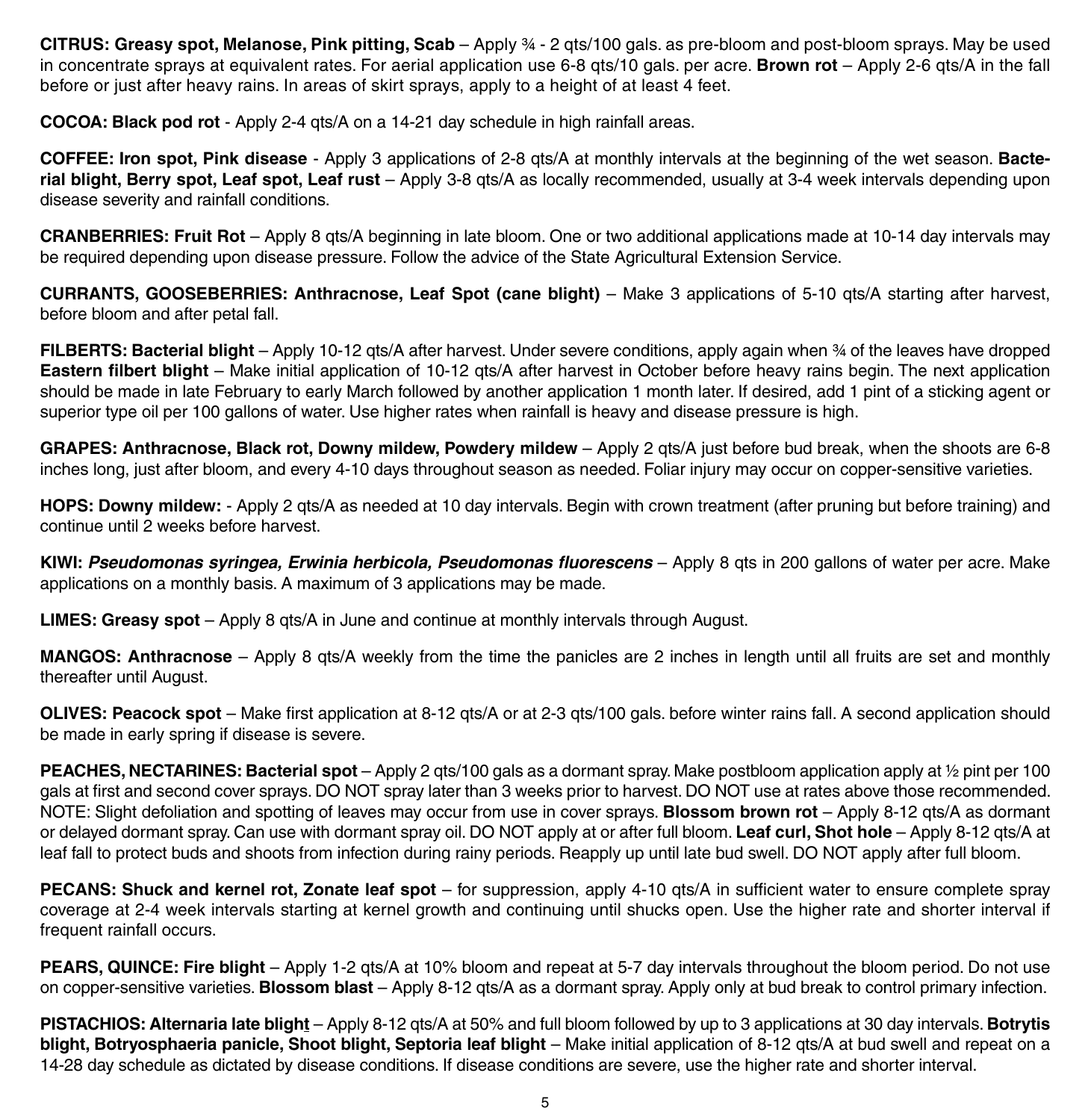**PLUMS, PRUNES: Brown rot blossom blight, Coryneum blight (shot hole)** – Apply 8-12 qts/A as a dormant spray before heavy rains begin. For brown rot, apply at early green bud to full popcorn stages. **Bacterial blast, Bacterial canker** - Apply 8-12 qts/A at dormant to early pink stage. Where disease is severe, apply 1 qt. at 2 week intervals post-bloom. Slight leaf injury may occur.

**WALNUTS: Walnut blight** - Make first application at early pre-bloom. Make second application at late pre-bloom. Make additional applications if disease conditions persist.

#### **FIELD AND VEGETABLE CROPS**

**ALFALFA: Leaf spot** – Apply 1-2 qts/A by ground or air 10-14 days prior to harvest. Slight injury may occur to sensitive varieties.

**BEANS, PEAS, LENTILS (Succulent and dry): Bacterial blight (halo & common)** – Apply 1-3 gts/A when plants are 3-5 inches high and before diseases appear. Repeat at 7-10 day intervals or at 5-7 day intervals under severe disease pressure.

**BEETS, SUGARBEETS: Cercospora leaf spot** – Apply 1-1/2 – 3 qts/A when disease appears making 3-6 sprays at 10-14 day intervals. Apply more frequently under severe disease pressure.

**CARROTS: Early and late blight** - Apply 2-3 qts/A when plants are 6" high. Make 3 to 5 applications at 7-10 day intervals.

**CELERY: Bacterial blight, Early and late blight** - Apply 2-3 qts/A as soon as plants are established in the field and repeat at 5-7 day intervals.

**CORN (pop, field, sweet): Stalk rot, Leaf blight, Bacterial rot, Bacterial stripe, Bacterial wilt** - Apply 2 qts/A when disease appears and repeat as necessary.

**CRUCIFERS (Broccoli, Brussels sprouts, Cabbage, Cauliflower, Greens (Collard, Mustard and Turnip)): Black leaf spot** – Apply 1-3 qts/A by ground or air when disease appears and repeat at 7-10 day intervals. **Downy mildew** - Apply ½ to 1qt/A by ground or air when disease appears and repeat at 7-10 day intervals.

**CUCURBITS (Cantaloupe, Cucumber, Honeydew, Muskmelon, Pumpkin, Squash, Watermelon): Alternaria leaf spot, Angular leaf spot, Anthracnose, Downy mildew, Powdery mildew, Gummy stem blight, Watermelon bacterial fruit blotch** - Apply 1-1/2 – 2qts/A by ground or air when disease appears and repeat at 7-10 day intervals.

**EGGPLANT: Alternaria blight, Anthracnose, Phomopsis** – Apply 2 qts/A before disease appears and repeat at 7-10 day intervals.

**ONIONS: Downy mildew, Purple blotch** – Apply 2 qts/A when plants are 4-6 inches high and repeat at 7-10 day intervals.

**PEANUTS: Cercospora leaf spot** - Apply 1-1/2 – 3 qts/A on first appearance of disease and repeat at 10-14 day intervals. **Pod rot complex** *(Pythium myriotylum, Rhizoctonia solani,* **and** *Scierotium rolfsii)* – Apply 12 qts/A at pegging in a 12-15 inch band over the row.

**PEPPERS: Bacterial spot, Cercospora leaf spot** - Make first application of 1-1/2 –3 qts/A upon emergence of seedlings or immediately after transplanting and repeat at 7-10 day intervals. When disease is severe, apply at 4-5 day intervals. NOTE: Disease control is critical during fruiting.

**POTATOES: Early and late blight** – Apply 1-1/2 – 3 gts/A on first appearance of disease and repeat at 7-10 day intervals.

**SPINACH: Anthracnose, Cercospora leaf spot, Downy mildew** – Apply 1-1/2 qts/A on first appearance of disease and repeat at 7-10 day intervals.

**STRAWBERRIES: Leaf spot, Scorch** – Apply 1-1/2 – 2 qts/A at 7-10 day intervals from the time new growth starts until harvest.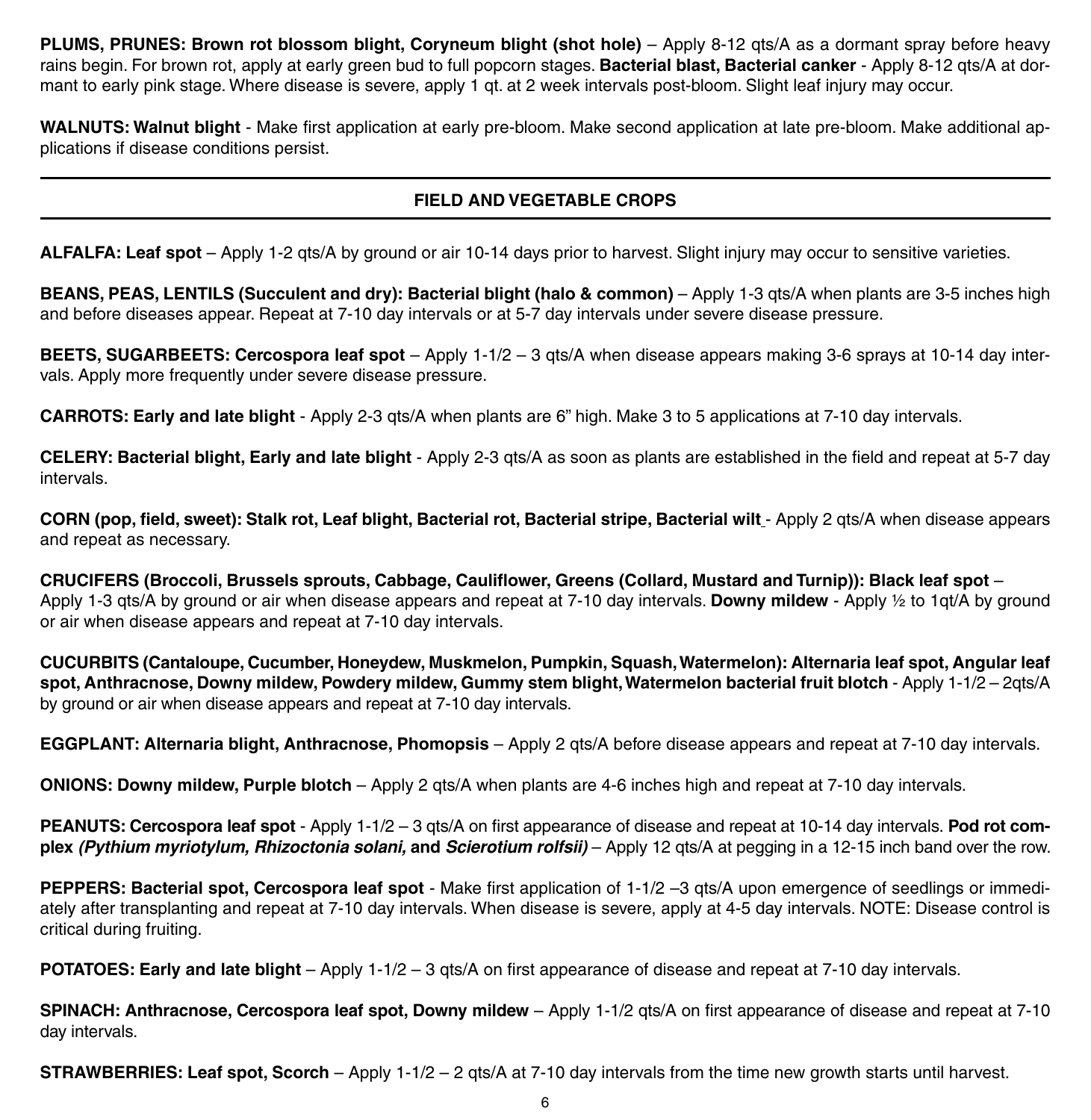**TOBACCO: Angular leaf spot** – Apply 4-5 qts/A on 7-10 day basis when disease appears. Destroy all infected plants. **Blue mold**  – Apply 2 qts/A every 7-10 days when disease appears. **Brown spot** – Apply 4-5 qts/A every 7-10 days when disease appears. **Damping off disease** – Apply 5-6 qts/A to the seed bed after planting. Avoid over-watering. **Frog eye disease** – Apply 4-5 qts/A just before transplanting and when topped. **Wild fire** – Apply 2 qts/A every 7 days from seeding to transplanting.

**TOMATOES: Bacterial speck, Bacterial spot, Early and late blight** - Make first application of 1- 1/2 – 3 qts/A upon emergence of seedlings or immediately after transplanting and repeat at 7-10 day intervals. When disease is severe, apply at 4-5 day intervals. Complete coverage is essential for disease control. NOTE: While the labeled rate is particularly effective against Bacterial spot, a tank mix with Maneb or Mancozeb used at the labeled rates controls a broad range of diseases.

**WHEAT, OATS, BARLEY: Helminthosporium spot blotch, Septoria leaf blotch** - Make first application of 1-1/2 – 2 qts/A at early heading and follow with a second spray 10 days later. Use the higher rate when conditions favor disease. **Head scab, Bacterial wilt**  – Apply 2 qts/A when disease appears and repeat as necessary.

#### **MISCELLANEOUS**

**ATEMOYA: Anthracnose** - Make initial application of 3 qts/A just before flowering and repeat on a weekly schedule until just before harvest. Apply in sufficient water for thorough coverage.

**CARAMBOLA: Anthracnose** - Make initial application of 3 qts/A just before flowering and repeat on a weekly schedule until just before harvest. Apply in sufficient water for thorough coverage.

**CHIVES: Downy mildew** - Begin applications of 2 qts/A when plants are first established in the field. Repeat applications every 7-10 days as dictated by disease conditions. If disease pressure is high, use the shorter spray interval.

**DILL: Phoma leaf spot, Rhizoctonia foliage blight** - Begin applications of 3 qts/A when plants are first established in the field and repeat at 7-10 day intervals depending upon disease severity and environmental conditions. If disease pressure is high, use the shorter spray interval.

**DOUGLAS FIR: Rhabdocline needlecast** - Begin applications of 2 qts/A at bud break and repeat at 3-4 week intervals. Apply in a tank mix with another registered pesticide if moderate to severe disease pressure is present.

**GINSENG: Alternaria leaf and stem blight** – Use 3-1/2 qts/A as a tank mix with 2 pounds Rovral 50W in 100 gallons of water. Begin Copper-Count-N / Rovral applications as soon as plants have emerged in spring. Applications should be repeated every 7 days until plants become dormant in fall. If scheduled application is to be before a rain shower, apply fungicides at least 8 hours before the rain, giving the fungicides time to dry on the plants. Use of a spreader-sticker is advised. NOTE: Alternaria leaf and stem blight is most severe in humid conditions such as those found in the dense canopies of 2-, 3-, and 4-year old ginseng. It is very important that the stems be thoroughly covered with fungicide; therefore, use a spray apparatus which distributes the fungicide throughout the canopy.

**GUAVA: Anthracnose, Red algae** - Make initial application of 3 qts/A just before flowering and repeat on a weekly schedule until just before harvest. Apply in sufficient water for thorough coverage.

**LITCHI: Anthracnose** - Make initial application of 3 qts/A just before flowering and repeat on a weekly schedule until just before harvest. Apply in sufficient water for thorough coverage.

**LIVE OAK: Ball moss** - Apply 6 qts/A in the spring when ball moss is actively growing, using 1.5 gallons of spray per foot of tree height. Make sure to wet ball moss tufts thoroughly. A second application may be required after 12 months. NOTE: Copper-Count-N may be injurious to ornamentals grown under Live Oaks. This product may be reactive on metal and masonry surfaces such as galvanized roofing. Avoid contact with metal surfaces. Do not spray on cars, houses, lawn furniture, etc.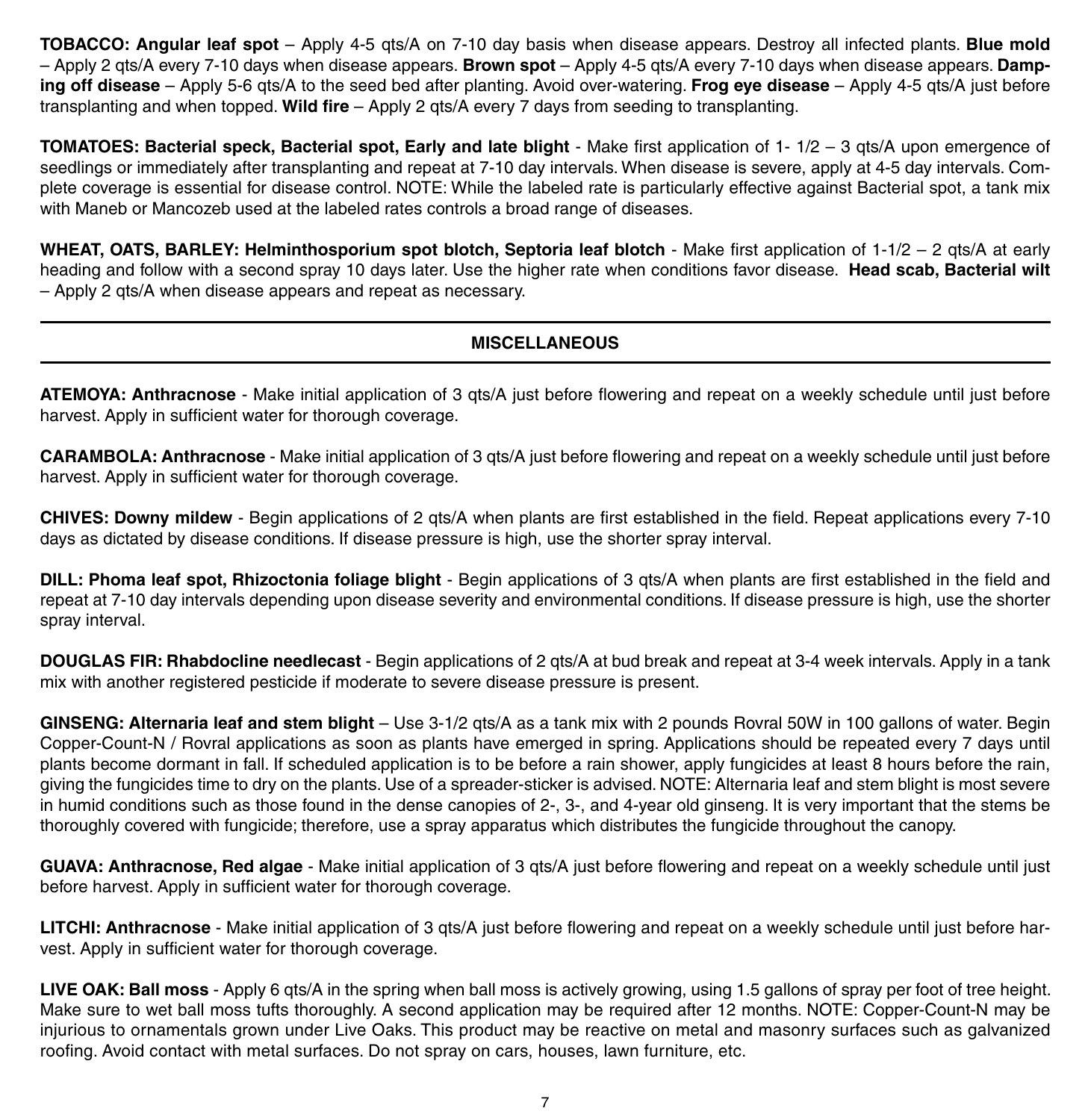**MACADAMIA: Anthracnose** - Initiate sprays of 6 qts/A at first sign of flowering and repeat on a weekly schedule until just before harvest. Apply in sufficient water for thorough coverage. **Phytophthora blight, Raceme blight** - Apply 4-6 qts/A during raceme development and bloom periods. Apply in sufficient water for thorough coverage.

**MAMEY SAPOTE: Anthracnose, Algal leaf spot** - Apply 6-8 qts/A when conditions favor disease. Repeat on 14-30 day schedule as disease severity and environmental conditions dictate.

**PAPAYA: Anthracnose** - Begin applications of 4-10 qts/A before disease appears and repeat at 10-14 day intervals. Apply at 5-7 day intervals during periods of heavy rainfall. Use higher rates when conditions favor disease.

**PARSLEY: Bacterial blight** - Begin applications of 3 qts/A when plants are first established in the field and repeat at 5-7 day intervals depending upon disease severity and environmental conditions.

**PASSION FRUIT: Anthracnose** - Make initial application of 6 qts/A just before flowering and repeat on a weekly schedule until just before harvest. Apply in sufficient water for thorough coverage.

**SUGAR APPLE (Annona): Anthracnose** - Make initial application of 8-12 qts/A just before flowering and repeat on a weekly schedule until just before harvest. Apply in sufficient water for thorough coverage.

**SYCAMORE: Anthracnose** – Apply 2-3 qts/A as a full coverage spray. Apply in 100 gallons of water or sufficient volume for thorough coverage. Make first application at bud crack and second application 7-10 days later at 10% leaf expansion.

#### **CITRUS – Field Nursery Grown**

To control melanose, scab, pink pitting, greasy spot, brown rot and for citrus canker (suppression), apply 2 quarts of Copper-Count-N per 100 gallons of water (4-8 qts/A). Apply Copper-Count-N at 28 day intervals or as needed depending on disease severity.

#### **TURF GRASS**

To control algae in turfgrass, apply 1 pint Copper-Count-N per 1,000 square feet in 5 gallons of water. Copper-Count-N may be used alone or in combination with other registered fungicides as a maintenance spray. Observe all precautions and limitations on the label of each product used in tank mixes. NOTE: Phytotoxicity may occur depending upon varietal differences. Apply the recommended rate to a small area and observe for 7-10 days for signs of injury. If phytotoxicity occurs, discontinue use. Do not apply in a spray solution with a pH of less than 6.5.

#### **GREENHOUSE AND SHADE HOUSE CROPS**

Notice to User: Copper-Count-N may be used in greenhouses and shade houses to control diseases on some crops which appear on this label. The grower should bear in mind that the sensitivity of crops grown in greenhouses and shade houses differ greatly from crops grown under field conditions. Neither the manufacturer nor the seller has determined whether or not Copper-Count-N can be used safely on all greenhouse- and shade house-grown crops. The user should determine if Copper-Count-N can be used safely prior to commercial use. In a small area, apply the recommended rates to the plants in question, i.e. foliage, fruit, etc., and observe for 7-10 days for symptoms of phytotoxicity prior to commercial use.

**EGGPLANT: Alternaria blight, Anthracnose, Phomopsis** - Begin applications of 4 Tbsp/1,000 sq.ft. prior to development of disease symptoms. Repeat sprays at 7-10 day intervals or as disease pressure dictates.

**PEPPER: Bacterial spot** - Begin applications of 4-6 Tbsp/1,000 sq.ft. when conditions first favor disease development and repeat at 5-10 day intervals as needed depending on disease severity. Use higher rate for severe disease.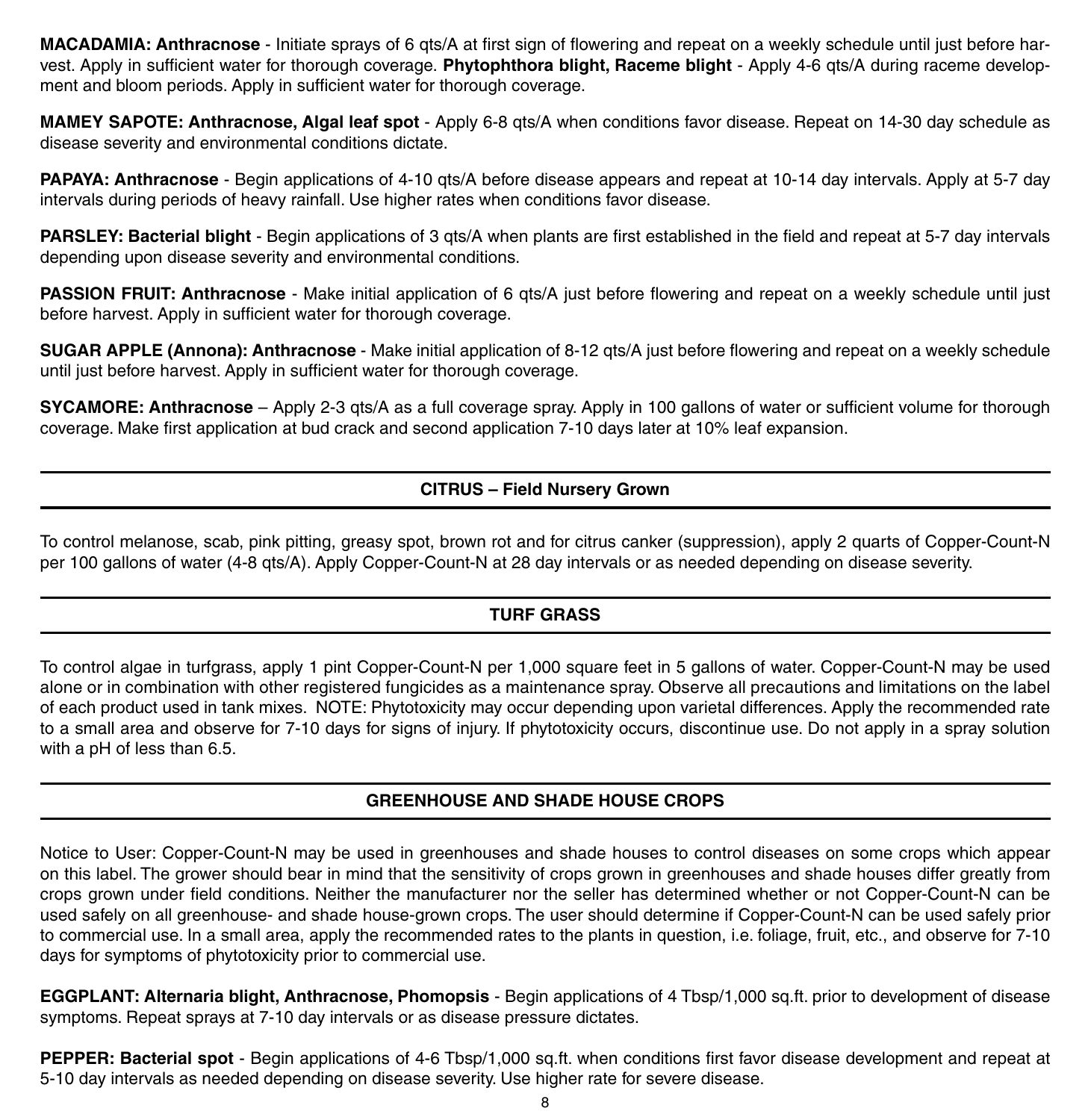**TOMATO: Early and late blight** - Begin applications of 4-6 Tbsp/1,000 sq.ft. when disease first threatens and repeat at 7-10 day intervals or as needed depending on disease severity. Use higher rate for severe disease. **Bacterial speck** - Begin applications of 4 Tbsp/1,000 sq.ft. when disease first threatens and repeat at 7-10 day intervals or as needed depending on disease severity. **Anthracnose, Bacterial spot, Gray leaf mold, Septoria leaf spot** - Begin applications of 4-8 Tbsp/1,000 sq.ft. when disease first threatens and repeat at 7-10 day intervals or as needed depending on disease severity. Use higher rate for severe disease.

**CITRUS (non-bearing nursery): Brown rot, Citrus canker, Greasy spot, Melanose, Pink pitting Scab** - Begin applications of 6 Tbsp/1,000 sq.ft. when disease threatens. Repeat at 30 day intervals or as needed depending on disease severity.

#### **ORNAMENTALS**

Notice to User: Plant sensitivities to Copper-Count-N have been found to be acceptable in specific genera and species listed on this label, however, it is impossible to know sensitivities under all conditions and phytotoxicity may occur. Due to the large number of species and varieties of ornamentals and nursery plants, it is impossible to test every one for sensitivity to Copper-Count-N. Neither the manufacturer nor seller recommends use upon species not listed on the label nor has it been determined that Copper-Count-N can be safely used on ornamental or nursery plants not listed on this label. The user should determine if Copper-Count-N can be used safely prior to commercial use.

Use Copper-Count-N on container, bench, or bed-grown ornamentals in greenhouses, shade houses or outdoor nurseries, for professional use on ornamentals grown in indoor and outdoor landscaping, and for control of bacterial and fungal diseases of foliage, flowers, and stems.

Apply as a thorough coverage spray using 1 quart Copper-Count-N per 100 gallons of water. Begin application at first sign of disease and repeat at 7-14 day intervals as needed; use shorter interval during periods of frequent rains or when severe disease conditions persist.

Copper-Count-N may be used alone or in combination with other registered fungicides as a maintenance spray. Observe all precautions and limitations on the label of each product used in tank mixes.

NOTE: Do not tank mix Copper-Count-N with Aliette fungicide unless appropriate precautions have been taken to buffer the spray solution. Severe phytotoxicity may result if adequate precautions are not taken.

#### **Crop,** Latin name, Disease

**Althea (Rose of Sharon)**, Hibiscus syriacus, Bacterial leaf spot. **Aralia** Dizygotheca elegantissima Xanthomonas leaf spot, Cercospora leaf spot, Alternaria **Arborvitae** Thuja spp. Alternaria twig blight, Cercospora leaf blight **Azalea** (1) Rhododendron spp. Cercospora leaf spot, Botrytis blight, Phytophthora dieback, Powdery mildew **Begonia** Begonia semperflorens Bacterial leaf spot (Xanthomonas sp., Erwina sp., Pseudomonas sp.) **Bougainvillea** Bougainvillea spectabilis Anthracnose, Bacterial leaf spot **Bulbs (Tulip, Gladiolus)** Miscellaneous Anthracnose, Botrytis blight **Camellia** Camellia japonica, C. sasanqua Anthracnose, Bacterial leaf spot **Camphor tree** Cinnamomum camphora Pseudomonas leaf spot **Canna** Canna spp. Pseudomonas leaf spot. **Carnation** (1) Dianthus spp. Alternaria blight, Pseudomonas leaf spot, Botrytis blight **Chinese tallow tree** Sapium sebiferum Bacterial leaf spot (Xanthomonas sp., Pseudomonas sp.) **Chrysanthemum** (1) Chrysanthemum morifolium Septoria leaf spot, Botrytis blight **Cotoneaster** Cotoneaster spp. Botrytis blight **Dahlia** Dahlia pinnata Alternaria leaf spot, Botrytis gray mold, Cercospora leaf spot **Date Palm** Phoenix canariensis Pestalotia leaf spot **Dianthus** Dianthus spp. Bacterial spot, Bacterial soft rot **Dogwood** Cornus florida Anthracnose **Dusty Miller** Senecio cineraria Bacterial leaf spot (Pseudomonas cichorii) **Easter lily** (2) Lilium longiflorum Botrytis blight **Echinacea** Echinacea spp. Bacterial leaf spot (Pseudomonas cichorii) **Elm "Drake"** Ulmus parvifolia Xanthomonas leaf spot **Euonymus** Euonymus spp. Botrytis blight, Anthracnose **European fan palm** Chamaerops humilis Pestalotia leaf spot **Gardenia** Gardenia jasminoides Alternaria leaf spot, Botrytis bud rot, Cercospora leaf spot **Geranium** Pelargonium spp. Alternaria leaf spot, Botrytis gray mold, Cercospora leaf spot **Gladiolus** Gladiolus spp. Alternaria leaf spot, Botrytis gray mold, Bacterial leaf blight **Goldenrain tree** Koelreuteria paniculata Bacterial leaf spot **Hibiscus** Hibiscus rosa-sinensis Bacterial leaf spot **Holly fern** Cyrtomium falcatum Pseudomonas leaf spot **Impatiens** Impatiens sallerana Bacterial leaf spot **India hawthorn** (3) Rhaphiolepis indica Anthracnose, Entomosporium leaf spot **Ivy (English, Algerian)** (1) Hedera helix, H. canariensis Xanthomonas leaf spot **Ixora** Ixora coccinea Xanthomonas leaf spot **Juniper (Eastern red cedar)** Juniperus virginiana Anthracnose **Lantana** Lantana camara Bacterial leaf spot **Lilac** Syringa spp. Cercospora leaf spot **Loblolly**